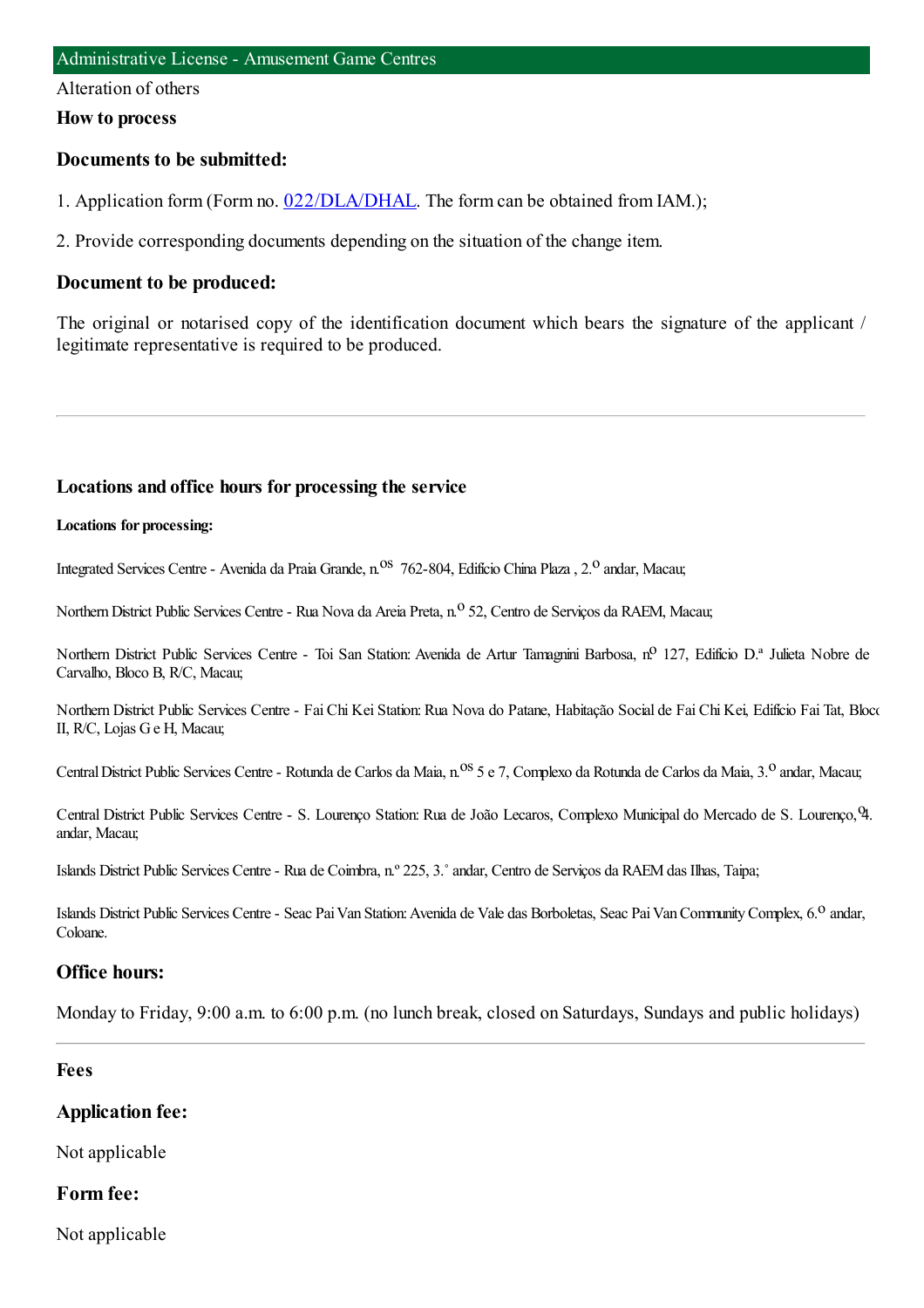## **Stamp duty:**

Not applicable

# **Security deposit:**

Not applicable

# **Fees, Charges and Prices List:**

Not applicable

### **Time required for processing**

## **Time for processing:**

Depending on the content of change

## **Remarks / important notes on application**

### **Important notes:**

1. The person concerned should file the application in person or authorise a representative to file the application;

2. The above documents are required to be signed by the applicant / legitimate representative except for the ones issued by government departments and public organisations.

## **Progress enquiry and obtaining result of service**

## **Method for obtaining the result of service:**

Visiting in person to obtain the result

### **Formalities**

- First-time Application
- Renewal
- Replacement
- Cancellation
- Change of License Holder
- Alteration of Name of Establishment
- Alteration of Establishment Facilities
- Alteration of Game Features/Number of Game Machines
- Alteration of others

### **Frequently asked questions**

- 1. What is the definition of application for license?
- 2. Is it that application for license is not required if membership system is implemented?
- 3. Can the license be cancelled immediately after the establishment ceases operation?
- 4. How do non-Macao residents apply for the Certificate of Criminal Record?
- 5. Can we apply for a license if two shops are merged into one on our own initiative?